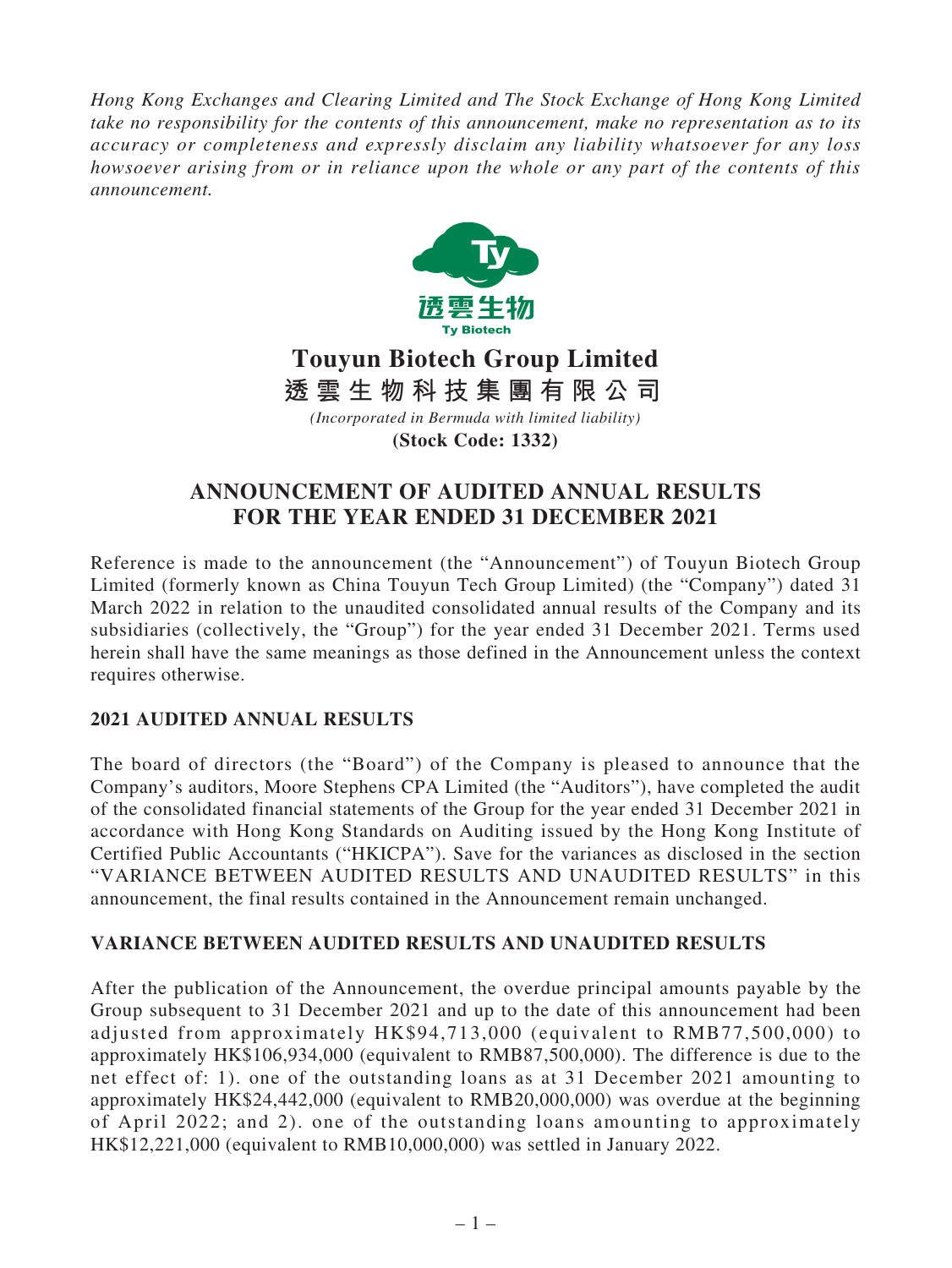#### **SCOPE OF WORK OF THE AUDITORS**

The figures in respect of the Group's consolidated statement of financial position, consolidated statement of profit or loss and other comprehensive income, and the related notes thereto for the year ended 31 December 2021 as set out in the Announcement as supplemented with this announcement have been agreed by the Auditors to the amounts set out in the Group's consolidated financial statements for the year. The work performed by the Auditors in this respect did not constitute an assurance engagement in accordance with Hong Kong Standards on Auditing, Hong Kong Standards on Review Engagements or Hong Kong Standards on Assurance Engagements issued by the HKICPA and consequently no assurance has been expressed by the Auditors on the Announcement or this announcement.

#### **EXTRACT OF FROM INDEPENDENT AUDITORS' REPORT PREPARED BY THE AUDITORS**

The Group would like to provide an extract from the independent auditor's report prepared by the Auditors on the Group's annual financial statements for the year ended 31 December 2021 as set out below:

#### **Disclaimer of Opinion**

We do not express an opinion on the consolidated financial statements of the Group. Because of the significance of the matter described in the Basis for Disclaimer of Opinion section of our report, we have not been able to obtain sufficient appropriate audit evidence to provide a basis for an audit opinion on these consolidated financial statements. In all other respects, in our opinion the consolidated financial statements have been properly prepared in compliance with the disclosure requirements of the Hong Kong Companies Ordinance.

#### **Basis for Disclaimer of Opinion**

The Group had recorded a net loss of approximately HK\$123,941,000 for the year ended 31 December 2021 and its current liabilities exceeded the current assets by approximately HK\$261,344,000 as at 31 December 2021, including advances from a director and unsecured borrowings from independent third parties of which the aggregate carrying amounts were approximately to HK\$385,241,000, while the Group's cash and cash equivalents as at 31 December 2021 amounted to only approximately HK\$60,198,000.

Certain of the Group's other borrowings have been either past due or repayable on demand, and hence are due for immediate payment as at 31 December 2021. The amount immediately payable by the Group, taken into account (a) outstanding principal, and (b) interests accrued but unpaid, were approximately HK\$94,102,000 (equivalent to RMB77,000,000) and HK\$1,409,000 (equivalent to RMB1,153,000), respectively ("Overdue Borrowings").

Subsequent to 31 December 2021 and up to the date of this report, other than Overdue Borrowings, the Group has defaulted in repaying additional other borrowings and respective overdue principal amounts payable by the Group are approximately of HK\$106,934,000 (equivalent to RMB87,500,000).